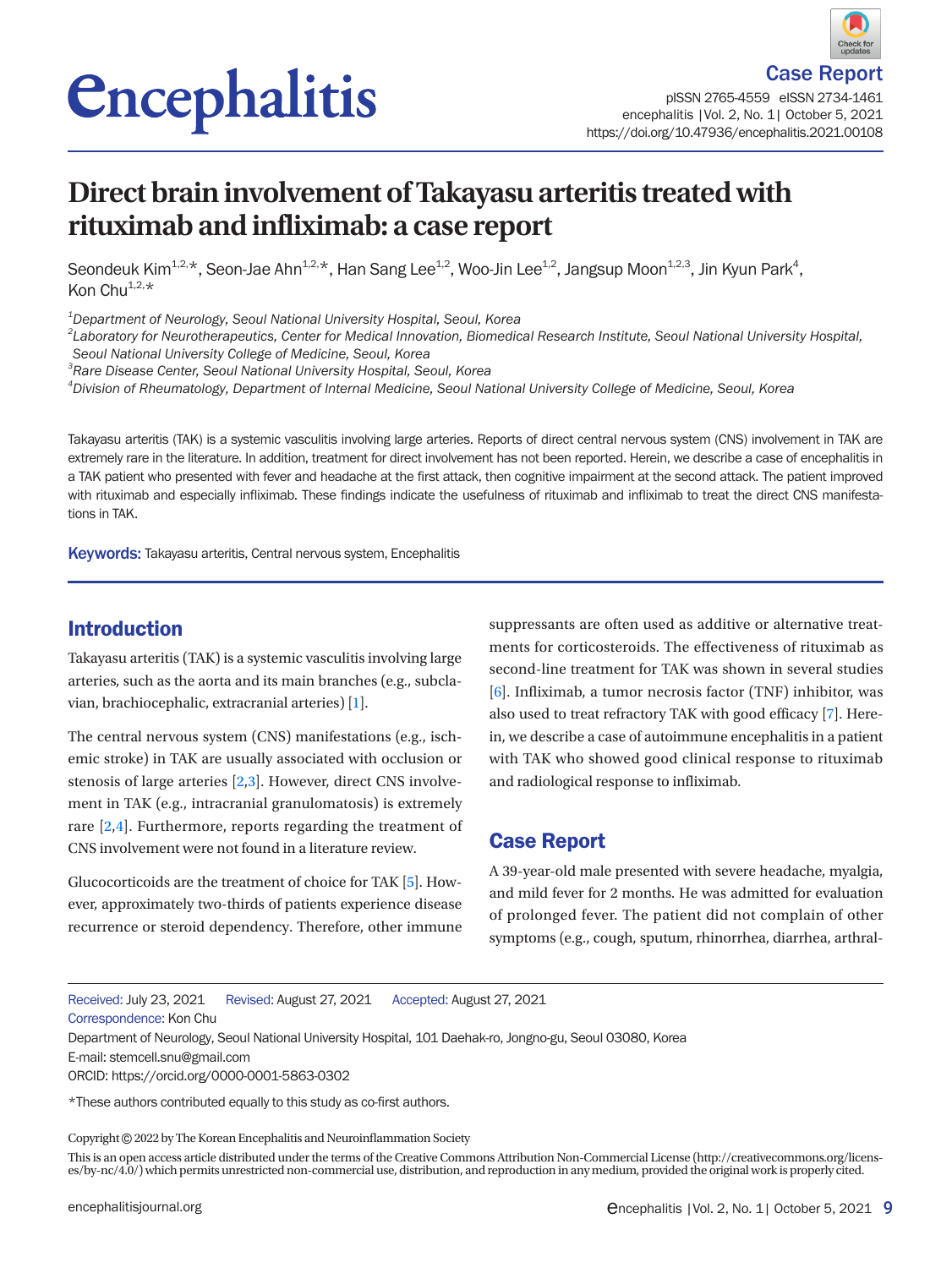gia, claudication, dizziness, dysarthria, or sided weakness). His blood pressure was mildly elevated (systolic blood pressure 140–150 mmHg) without a significant difference  $($  > 10 mmHg) between both arms, and his body temperature was above 38.0°C. Upon physical examination, no oral/genital ulcers or skin rashes were observed. In addition, radial and dorsalis pedis artery pulses were present. Furthermore, bruit was not observed in either the carotid or ophthalmic arteries. The detailed neurological examination revealed no focal neurological deficits, including spasticity or dyskinesia. Computer tomography (CT) of the abdomen and pelvis was unremarkable; however, chest CT revealed wall thickening of the ascending aorta, right proximal brachiocephalic artery, and left proximal common carotid artery [\(Figure 1A](#page-4-2)). Brain magnetic resonance imaging (MRI) showed T2 high signal intensities and T1 contrast-enhanced lesions involving the right basal ganglia, corpus callosum genu, and both hypothalamic areas

#### Figure 1 Initial imaging findings

without stenotic or occlusive lesions in the intracranial and extracranial arteries [\(Figure 1B–E\)](#page-4-2). CNS vasculitis, demyelinating disease, brain tumor, autoimmune encephalitis, and infectious encephalitis were included as differential diagnoses. Torso 18F-fluorodeoxyglucose (FDG) positron emission tomography (PET) showed no evi-dence of tumorous conditions. In particular, brain FDG-PET showed hypometabolism of the affected lesions [\(](#page-4-2)Figure [1F\)](#page-4-2). Based on a cerebrospinal fluid analysis showing a normal profile, other infectious etiologies were also excluded. The autoantibodies and the vasculitis-associated tests were unremarkable. Unspecified inflammatory CNS diseases such as CNS vasculitis or demyelinating disease were suspected, and an intravenous (IV) corticosteroid pulse was administered. After pulse therapy, radiologic findings and the symptoms (fever and headache) improved. The oral steroid was maintained and then tapered off over an approximately 1-month period.



(A) Chest computed tomography shows thickening (arrowheads) at the ascending aorta and right proximal brachiocephalic artery. (B, C) Brain magnetic resonance imaging (MRI) shows the right basal ganglia and corpus callosum genu T2 fluid-attenuated inversion recovery high signal intensity with T1 enhancement (arrowheads). (D, E) Brain MRI shows the absence of intracranial steno-occlusive lesions. (F) Follow-up 18F-fluorodeoxyglucose positron emission tomography shows hypometabolism in the right basal ganglia.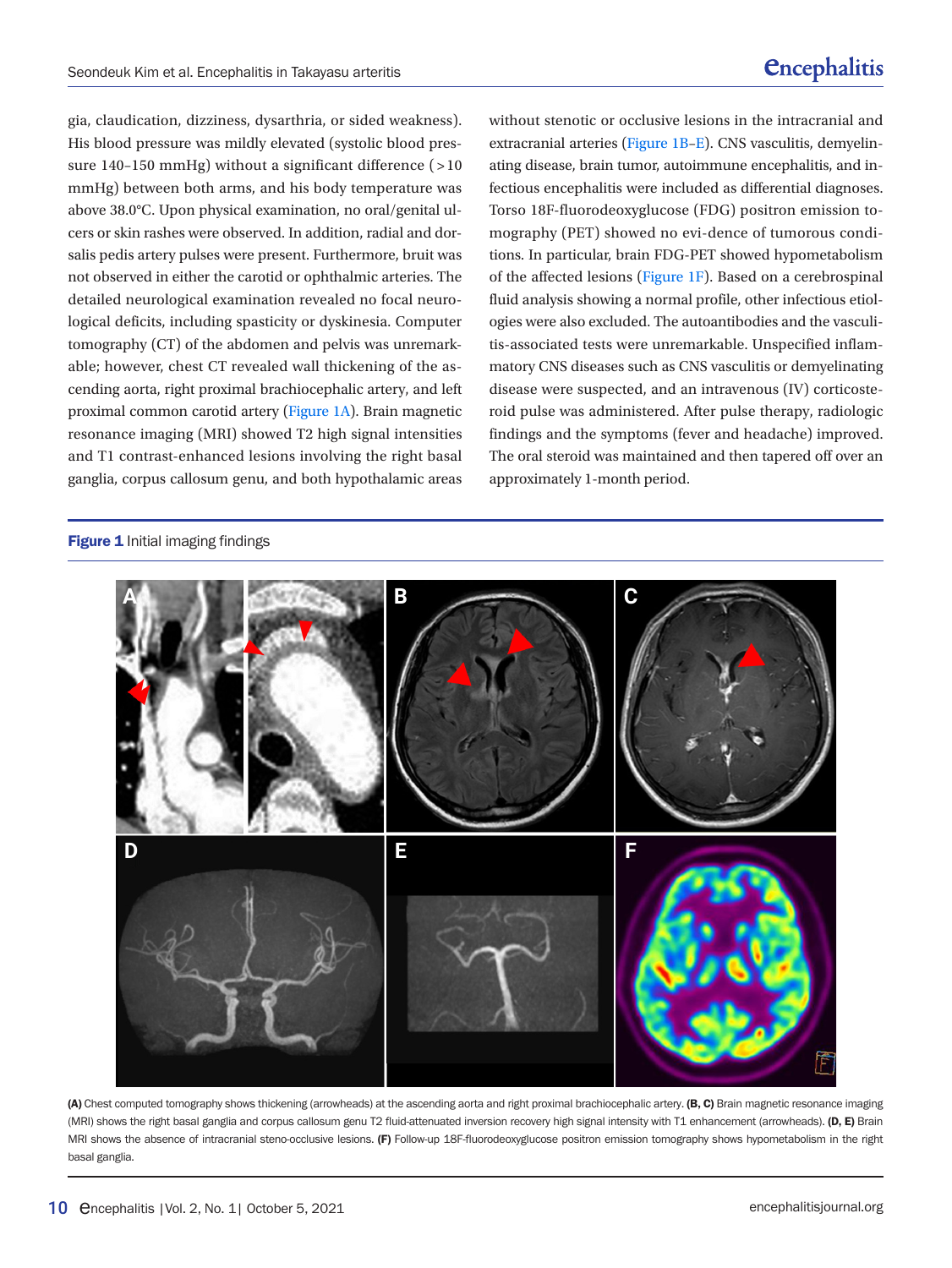



(A) The time of central nervous system (CNS) attack, uveitis, and systemic attack is indicated by the thick gray arrows. Colored triangles indicate clinical response (yellow) and radiologic response (dark green). The degree of response is represented by the number of '+' signs (one '+' sign = partial response, two '+' signs = remarkable response, and three '+' signs = complete response). Immunotherapy agents are represented by color shapes. The dark red graph demonstrates erythrocyte sedimentation rate (ESR) level (mm/hour) started to increase with the systemic attack. (B) Brain magnetic resonance imaging shows both hypothalamic T2 fluid-attenuated inversion recovery high-intensity lesions. Thin lines connect brain image with the time of imaging. The lesions were persistent until infliximab was administered. (C) Follow-up chest computed tomography shows the lesion improving at the ascending aorta. Pd, oral prednisolone; IV mPd, intravenous methylprednisolone pulse therapy.

Approximately 4 months after the first steroid pulse therapy, the patient developed sudden memory impairment, recurrent headache, urinary incontinence, and sleeping tendency. Approximately 2 months after the recurrence, IV steroid pulse was readministered, followed by oral steroid and cyclosporine combination therapy. Despite immunotherapy, impaired cognitive function (subjectively, 80% of baseline status) and headache remained. Although the patient was treated with oral steroid and cyclosporine combination therapy, uveitis occurred approximately 6 weeks after the second steroid

pulse therapy. Follow-up brain MRI (3 months after second pulse therapy) revealed a few residual patchy T2 high signal intensities in both the basal ganglia, hypothalamic areas, and optic tracts without enhancement and diffusion restriction.

Based on clinical symptoms, including remaining cognitive dysfunction, rituximab was administered as an alternative treatment. After five cycles of rituximab (375 mg/m<sup>2</sup>/cycle), the patient showed complete recovery of neurological symptoms. Although clinical response was remarkable, subsequent brain images showed no interval changes.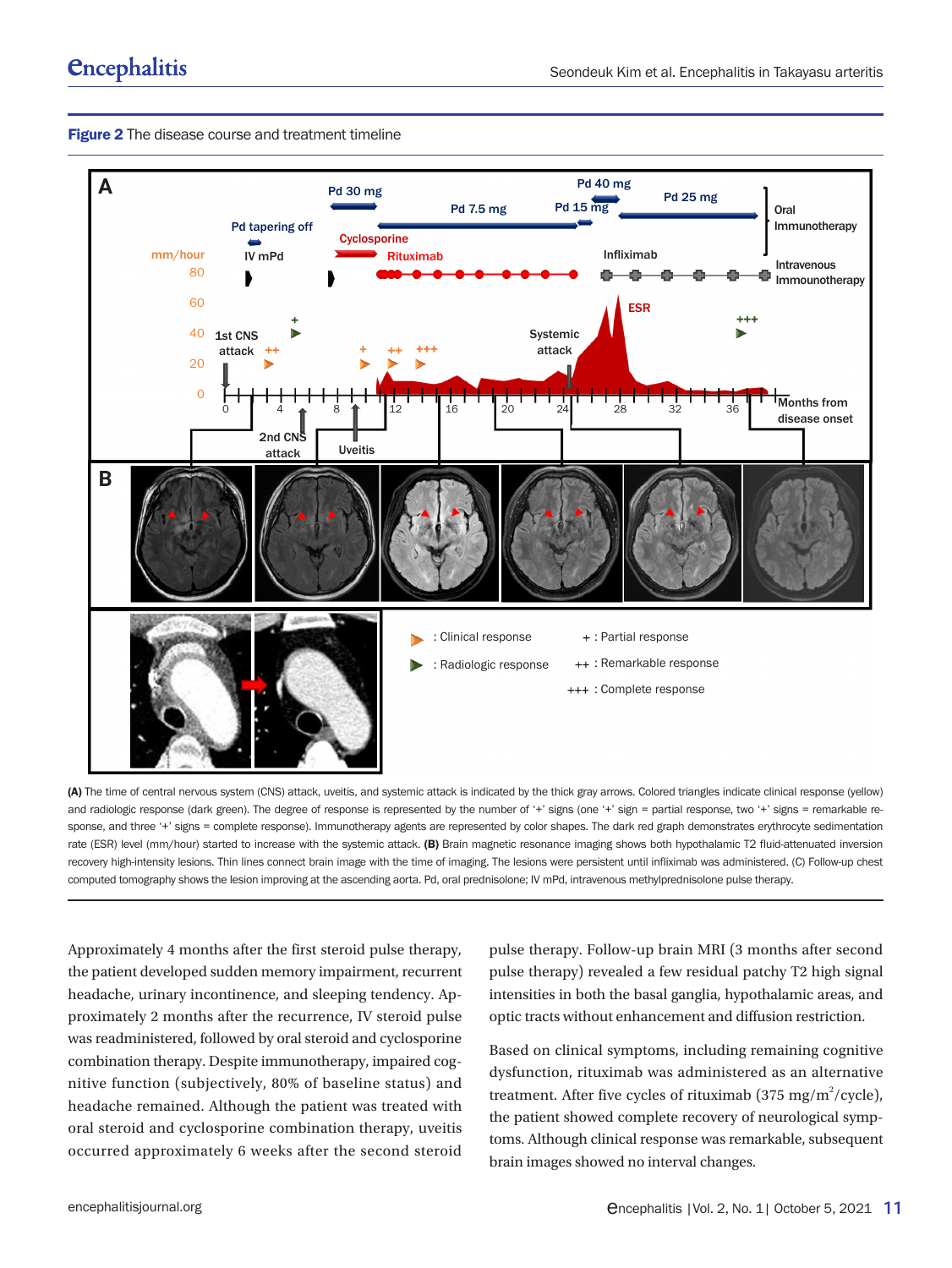Around the 12th cycle of rituximab, fever recurred with a painful erythematous patchy rash on the abdomen and right tibia. Erythrocyte sedimentation rate (ESR) was highly elevated. After infection was excluded, infliximab (5 mg/kg/cycle every 2 months) was administered and ESR levels started to normalize (Figure 2A). Furthermore, there were no definite residual patchy T2 high signal intensities in the basal ganglia, hypothalamic area, or optic tracts, which was a complete radiological response after the five cycles of infliximab (Figure 2B). Around the eighth cycle of infliximab, wall thickening at the ascending aorta and its main branches were not observed on follow-up chest CT (Figure 2C).

#### **Discussion**

TAK is a large vessel vasculitis affecting the aorta and its major branches. However, TAK can exhibit extravascular involve-ment, including arthritis, erythema nodosum, and uveitis [\[8\]](#page-4-4). In the present case, uveitis occurred after the second CNS attack, and infliximab ameliorated erythema nodosum and CNS lesions. TAK and encephalitis could have occurred independently (i.e., coincidentally). However, the temporal association and complete responses of both systemic inflammation and CNS lesions to treatment indicated that encephalitis was an extravascular manifestation of TAK.

Notably, the persistent CNS lesions were reversed with infliximab. The persistent lesions indicated the remaining vasogenic edema was due to the ongoing inflammatory process. Although B cell immunity was suppressed by rituximab therapy and endothelial injury was restored, it was insufficient to reconstruct the disruption of the blood-brain barrier caused by other immune mechanisms. In contrast, infliximab therapy completely suppressed inflammation and induced a complete radiologic response, eliminating vasogenic edema.

Regarding immunological aspects, Mutoh et al. [\[9](#page-4-5)] recently reported antiendothelial cell antibodies promote vascular inflammation by activating endothelial cells in TAK. Our patient's clinical response of CNS symptoms to rituximab therapy supports this hypothesis. Despite the clinical response, the effect of rituximab on the patient's disease activity and radiological findings was insufficient. This result is compatible with the previous studies in which rituximab was suggested to have a role as second- or third-line but not first-line therapy in TAK [\[6](#page-4-6)]. Hypothetically, the B cell immunity does not play a critical role but an accessory role. In several previous studies, natural killer (NK) cells and CD8 T cells played essential roles [[1\]](#page-3-1). T cells, NK cells, and macrophages produce TNF-α which is important in the formation of granulomatosis in TAK. Furthermore, TNF-α induces the production of interleukin-12 from macrophages, the key cytokine involved in CD4 T cell differentiation into T helper type 1 cells and NK cell activation. Infliximab is a TNF-α inhibitor and has been proven efficacious in TAK [\[7\]](#page-4-6). Although we anticipated infliximab would suppress the patient's disease activity and systemic manifestations, the complete resolution of CNS lesions was unexpected.

Notably, encephalitis associated with TAK was partially treatable with rituximab and completely with infliximab. To the best of our knowledge, this is the first report of the treatment options of TAK with direct CNS involvement.

In conclusion, rituximab and infliximab may be useful for managing the direct CNS involvement in TAK. Future investigations regarding the efficacy of this management are needed. However, this report is limited because CNS lesions could not be confirmed using brain biopsy.

#### Conflicts of Interest

Kon Chu has been on the editorial board of *encephalitis* since October 2020 and was not involved in the review process of the original article. The authors declare no other potential conflicts of interest relevant to this article.

### Author Contributions

Conceptualization: Moon J, Park JK, Chu K; Data curation: Kim SD, Ahn SJ, Lee HS, Lee WJ; Investigation: Kim SD, Ahn SJ; Writing–original draft: Kim SD, Ahn SJ; Writing–review and editing: all authors.

#### <span id="page-3-1"></span>Acknowledgements

There is no funding support for this manuscript.

#### References

- <span id="page-3-0"></span>1. [Watanabe R, Berry GJ, Liang DH, Goronzy JJ, Weyand CM. Pathogene](https://doi.org/10.1007/s11926-020-00948-x)[sis of giant cell arteritis and Takayasu arteritis-similarities and differ](https://doi.org/10.1007/s11926-020-00948-x)[ences. Curr Rheumatol Rep 2020;22:68.](https://doi.org/10.1007/s11926-020-00948-x)
- 2. [Zhang S, Yuan D, Tan G. Neurological involvement in primary system](https://doi.org/10.3389/fneur.2019.00430)[ic vasculitis. Front Neurol 2019;10:430.](https://doi.org/10.3389/fneur.2019.00430)
- <span id="page-3-2"></span>[3. Bond KM, Nasr D, Lehman V, Lanzino G, Cloft HJ, Brinjikji W. Intracra](https://doi.org/10.3174/ajnr.a5095)[nial and extracranial neurovascular manifestations of Takayasu arteri-](https://doi.org/10.3174/ajnr.a5095)